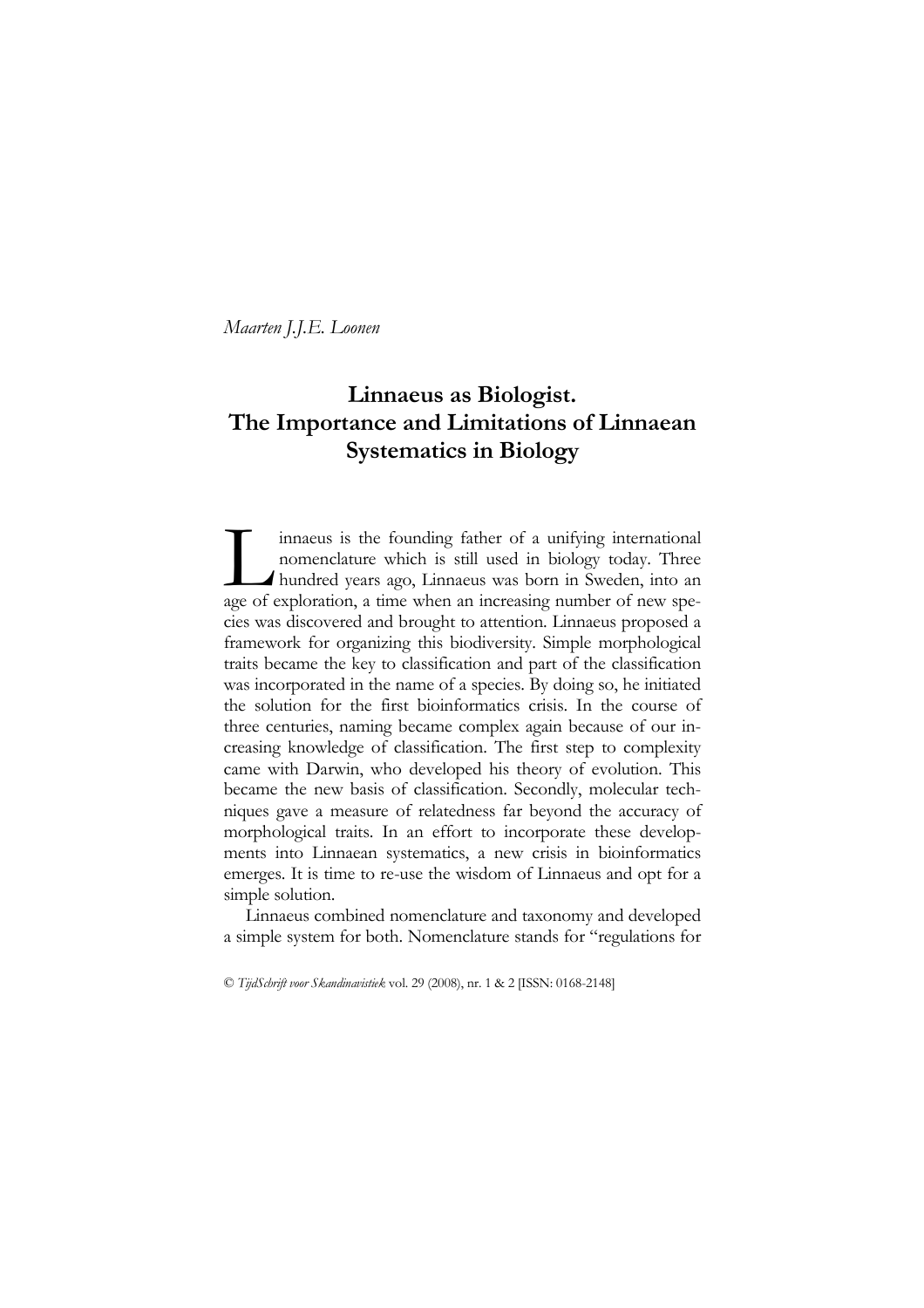naming in science and the whole set of names as a system". Linnaeus based his system of naming on two Latin names, where the first one was the category [the genus] and the second one was the specific object [the *species*]. Taxonomy is the "study of classification and systematics". Linnaeus based his classification on simple morphological features. For birds he used the shape of the bill. For plants he used details of the stamens and pistels within the flower.

The sexual organs within flowers can be divided into male and female parts. The male part is a *stamen*, usually an anther containing the pollen on top of a filament. The female part is a pistil, with a stigma where the pollen is caught and a style through which the pollen grows into the ovary to fertilize the plant. The choice for the sexual organs of the flower as a key to classification led to some controversy but probably also contributed to the success of the system.<sup>1</sup> Linnaeus deliberately used sexual terms as "marriage" and "bed-sharing" as a description for his classification.

In 1735, Linnaeus published his Systema naturae in The Netherlands. In this book he introduced his system. In 1753 this was followed by *Species plantarum* in which he named and described over 8000 plant species. In 1758, in the tenth edition of Systema naturae he also introduced a system for zoological names. The latter two books are seen as the beginning of the official naming of species and contain the oldest scientific name to which can be referred.<sup>2</sup>

Linnaeus became very popular.<sup>3</sup> He spent a lot of time educating people. His method was easy to understand and fun to use. I still remember my own experience with taxonomy. We had to identify plants by using a key with simple questions on morphological traits. After reaching a Latin name and species description, there

<sup>1</sup> Fara 2003.

<sup>2</sup> Duris 2007.

<sup>3</sup> Blunt 2001.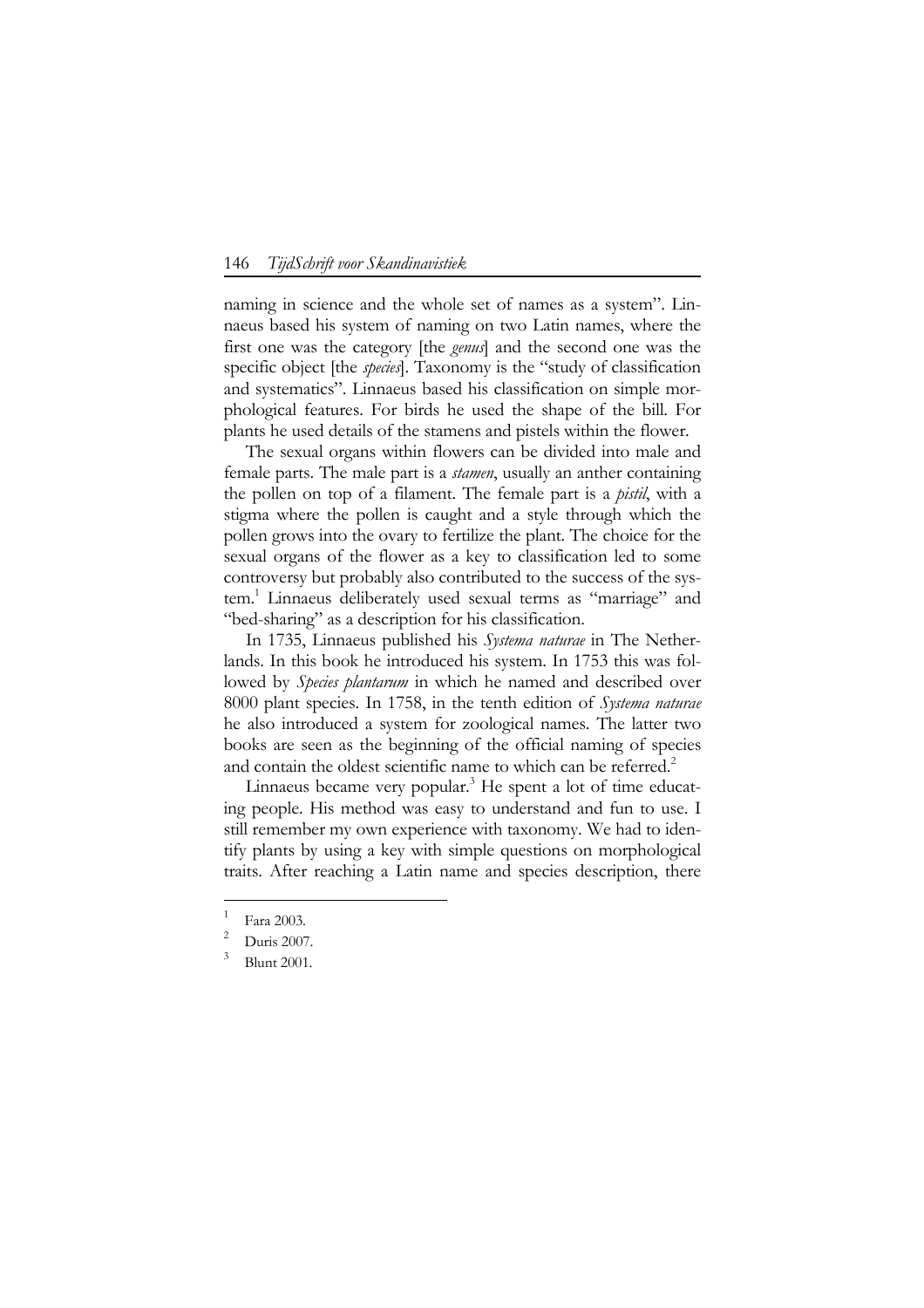was a feeling of enlightenment. Biodiversity was no longer leading to an incomprehensible mass of shapes, colours and beauty. Variation was structured and linked to knowledge. Followers of Linnaeus travelled the world and were called "apostles". Linnaean Societies started in Paris (1787), London (1788), Philadelphia (1806) and Bordeaux (1818). Even 300 years after his birth, many activities worldwide focussed on his work. In Groningen there was an exhibition<sup>4</sup> and a symposium organised in 2007.

Linnaeus developed a hierarchical system of ranks or taxa from species via genus, order, class to kingdom. Later some taxa were added and the standard list of ranks is now: species, genus, family, order, class, phylum, kingdom and domain. As knowledge increased, even more hierarchical levels were included: subfamily, suborder, subclass, subphylum, superclas, superorder, infraorder, superfamily and tribe. Below the species level in zoology the terms subspecies and morph are used. In botany the terms variety and form are the lower levels.

In my professional life as a biologist, I encountered several situations in which nomenclature proved complex. Going abroad, common names are insufficient. The robin in Europe [Erithacus rubecula] is a different bird from the robin in America [Turdus migratorius]. Working with the barnacle goose [Branta leucopsis], I discovered that the Dutch vernacular name, "brandgans", is used in German for the shellduck [*Tadorna tadorna*]. Even within one language there might be several names used. In Britain, the Arctic bird named Stercorarius parasiticus by Linnaeus in 1758 is called "arctic skua", while in the New World the same species is called "parasitic jaeger". A similar example is *Phalaropus fulicaria*. It is a small wader which was named after the colour of its breeding plumage in the New World as "red phalarope". In Britain it was only seen in win-

<sup>4</sup> Universiteitsmuseum Groningen, 22-09-2007 – 27-01-2008.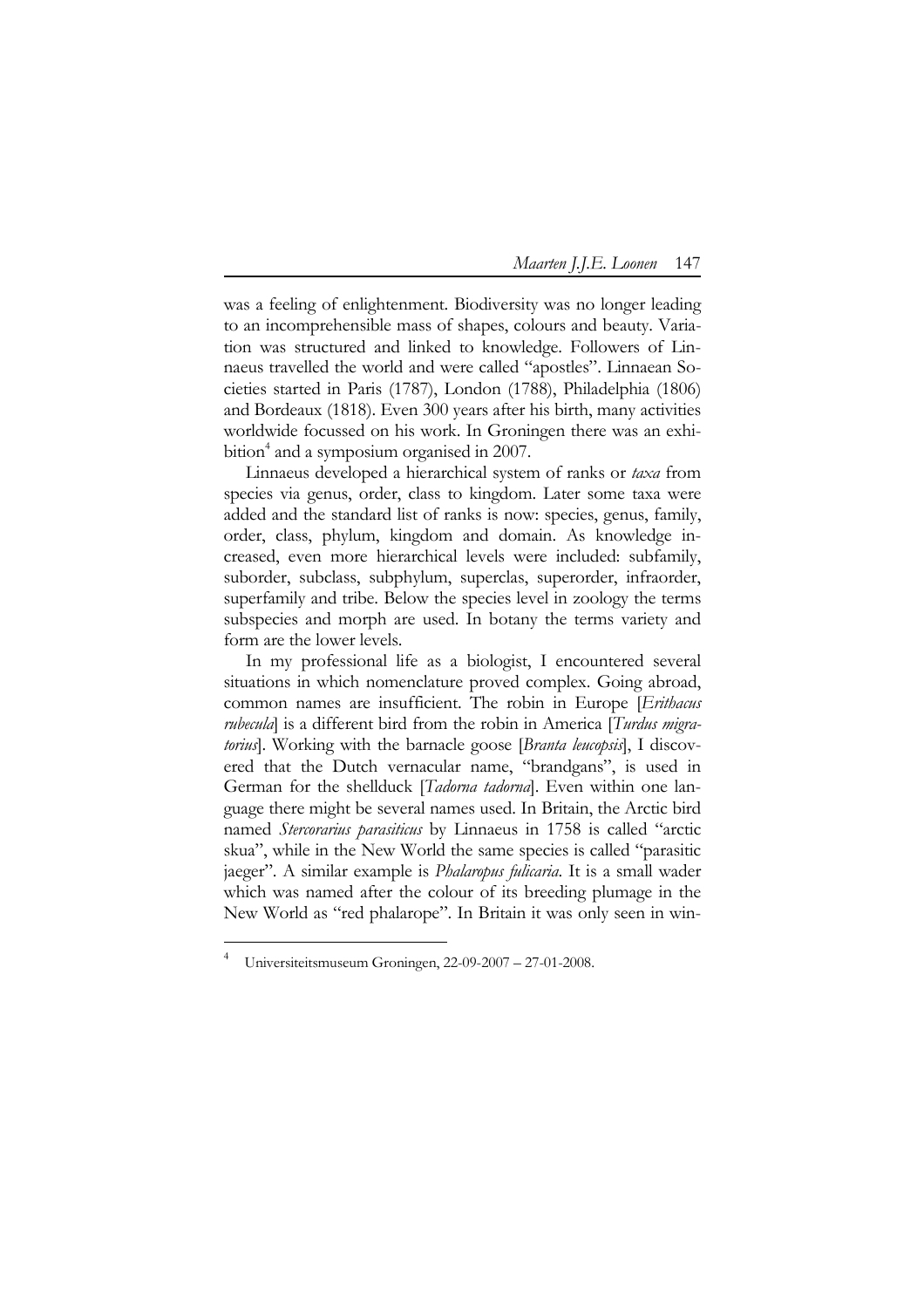ter plumage with greyish feathers and named "grey phalarope". Latin names according to the Linnaean system of nomenclature do vary too. Depending on new insights in evolutionary relations between species, the lesser snow goose has been changing from *Chen* caerulescens to Anser caerulescens. But at this moment both the American Ornithologist's Union and Birdlife International have decided to use the original name again and have assigned this species again from *Anser*, the grey geese, to the genus *Chen*, the white geese. A similar change happened with the polar bear (Ursus maritimus, Phipps 1774). The first description of the polar bear was made by Constatine Phipps. But in this first description the animal was called *Thalarctos maritimus* which was later changed into Ursus maritimus based on new insights in classification.

By using the number of hits in an internet search with Google, I have tested the occurrence of variations of the name. Polar bear gave 1,870,000 hits. Ice bear, a wrong translation of the name to English gave 163,000 hits. For the Latin name, I found four versions: Ursus maritimus (260,000 hits), Ursus arcticus (47 hits), Thalarctos maritimus (24,300 hits) and Thalarctus maritimus (37 hits). Two of these names are clearly mistakes.

The species concept is another problem in nomenclature<sup>5</sup> with the polar bear as an example. Genetic studies have shown that some brown bears (*Ursus arctos*) are more closely related to polar bears than they are to some other brown bears.<sup>6</sup>

In Canada geese, twelve different varieties were named. These varieties were later grouped into three subspecies. Since 1998, Canada geese are split into two new species: "Canada goose" (Branta *canadensis*) and "cackling goose" (*Branta hutchinsii*) based on a comparison of mitochondrial DNA. The two varieties which formerly

<sup>5</sup> Marris 2007.

<sup>6</sup> Barnes et al. 2002.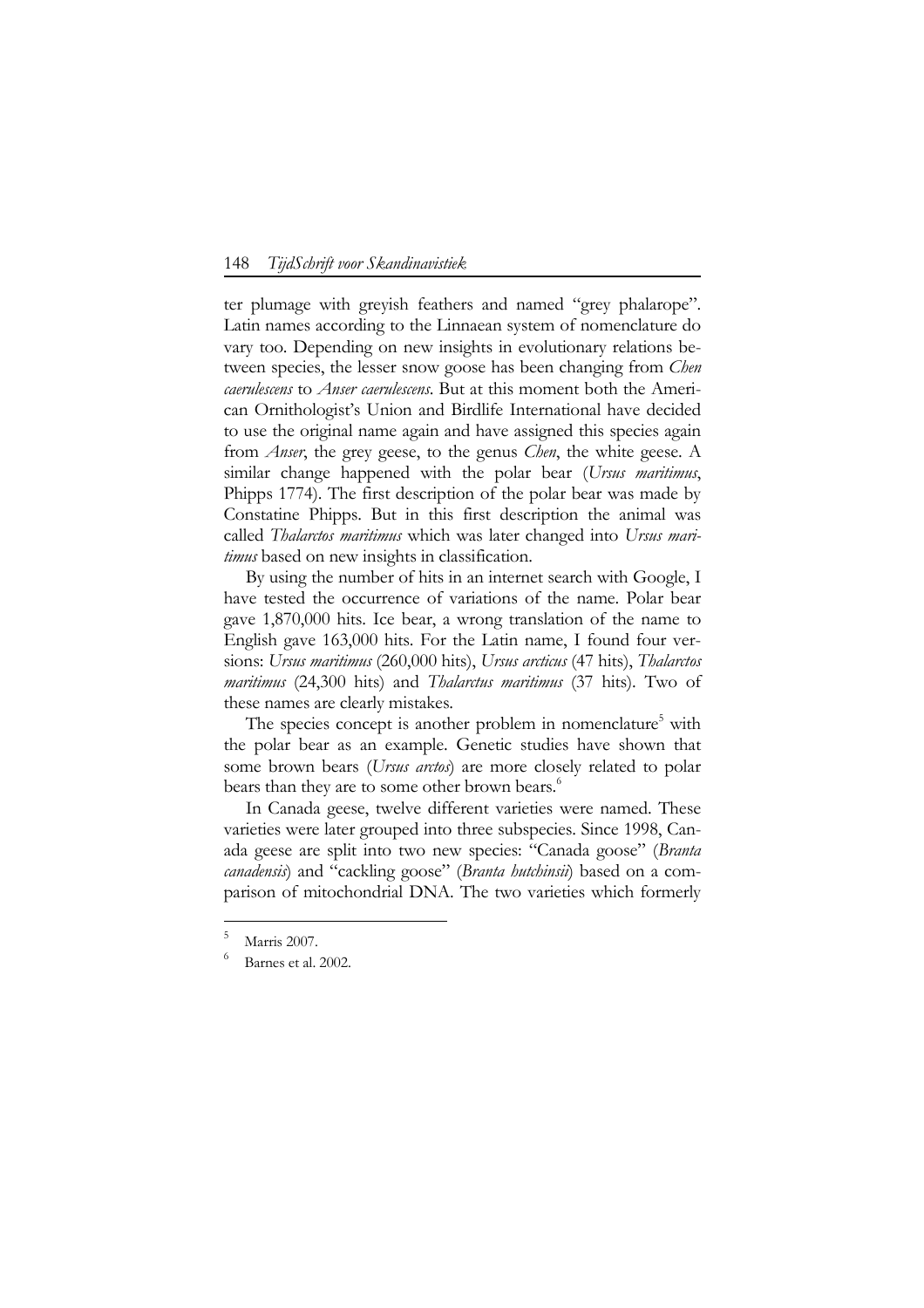formed one subspecies have each ended up in a different new species. The species concept plays not only a role in taxonomy, but has major consequences for monitoring and conservation. Observers maintain species lists and tend to spend much more effort in finding a new species than finding a new variety of species. In conservation a species is usually the focus of protection and the disappearance of a species has a higher priority than the disappearance of a variety.

While the naming of well-known birds is relatively stable, the naming of small creatures like planktonic algae has proved highly dynamic. I worked for five years at an ecological consultancy where each month several water samples from the North Sea were analyzed for algal species composition. Within an average sample, a trained analyst behind a microscope recognized 90 to 120 species and gave all these species an estimated density within two hours. At the start of this project in 1990, they were unsure which species could be quantified and focused only on species larger than 0.2 micron. Over the years, some of the smaller species became important because they caused toxic algae blooms, and more and more species were identified as our experience grew. In 2005, we tried to analyze the data set for trends in time and found that we had to reconstruct the knowledge of the species on an annual basis to make a comparison of biodiversity over the years possible. Small species occurring in large quantities were not new in the samples but were new in our detection method.

The coding of individual species with only a Latin name also proved insufficient. As Latin names changed with the development of taxonomy, and several species were renamed, split or lumped, it was important to code the species in the database not only with a Latin name. Officially each Latin name needs to hold also a reference to the original taxonomical description (author and year of publication). But details on the taxonomic key used to identify the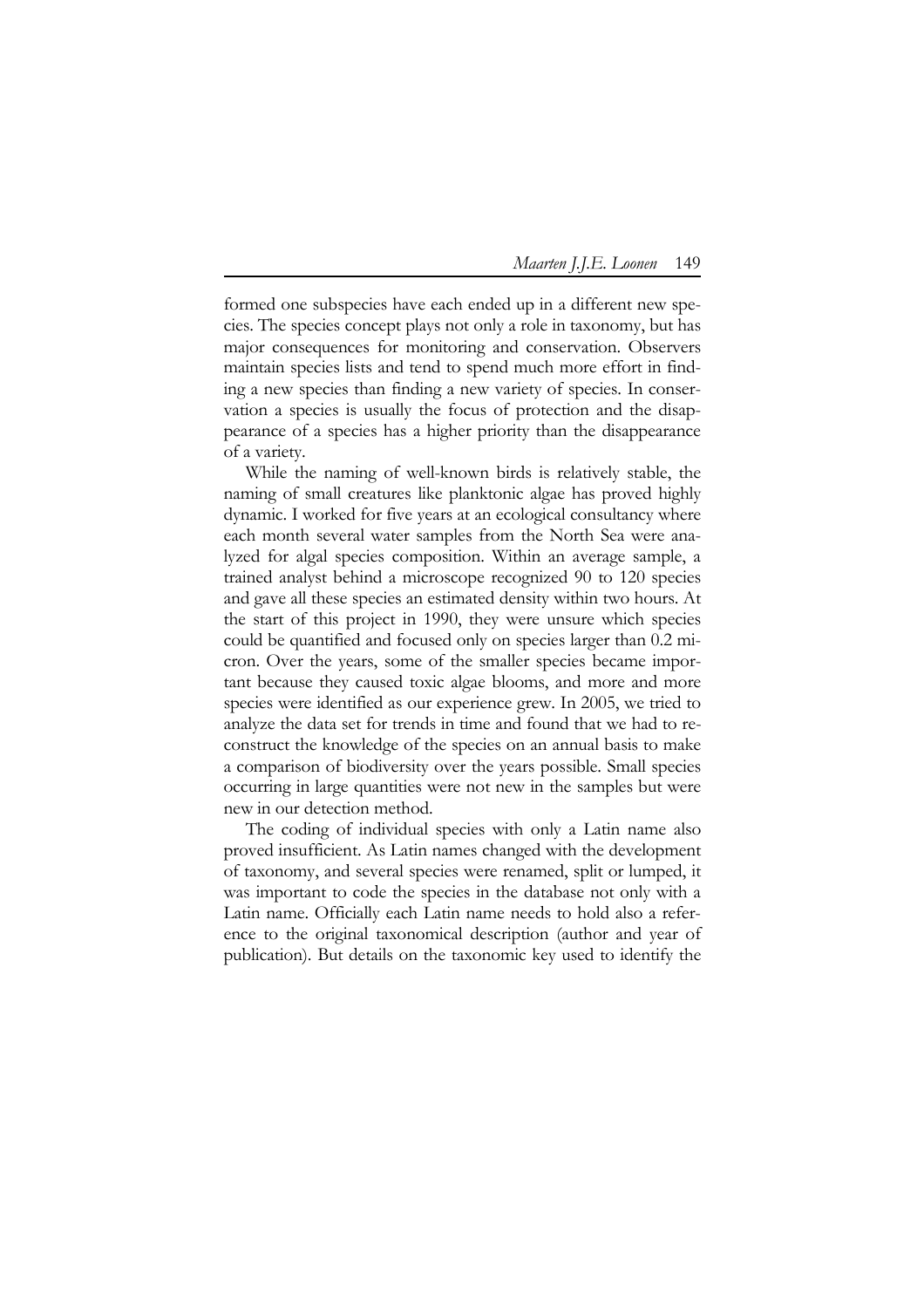species are also essential to fully document the observed species.

The basis for the observed problems relate to changes in Linnaean systematics after Linnaeus died.<sup>7</sup> In 1859, Charles Darwin published his book On the origin of species by means of natural selection. His theory of evolution was also based on morphological traits and introduced the principle of "common descent" into the problem of classification. It was generally accepted that classification should reflect relatedness and part of the nomenclature was re-shuffled to represent new knowledge.

In 1953, based on X-ray diffraction images taken by Rosalind Franklin and the information that the bases were paired, James D. Watson and Francis Crick suggested what is now accepted as the first accurate model of DNA structure.<sup>8</sup> The molecular basis for relatedness became understood and measurable with new molecular techniques. The basis for biological classification moved from morphological traits towards biochemical (enzyme electrophoresis) and molecular (DNA-sequence) traits.

A new philosophy of classification was suggested, called cladistics.<sup>9</sup> Cladistics arranges organisms only by their order of branching in an evolutionary tree and not by their morphological similarity. There are no taxa such as species-genus-order-class-kingdom, and relatedness is calculated as a single value. With the development of molecular techniques as measures for relatedness, names which incorporated relatedness became more dynamic. The main branches of the "tree of life" had their own institutions and rules for naming. For plants this was the International Code of Botanical Nomenclature, $10$  for animals this was the International Commission on Zoo-

<sup>7</sup> Godfray 2007.

<sup>8</sup> Watson & Crick, 1953.

<sup>9</sup> Ereshefsky 2001.

<sup>10</sup> http://ibot.sav.sk/icbn/main.htm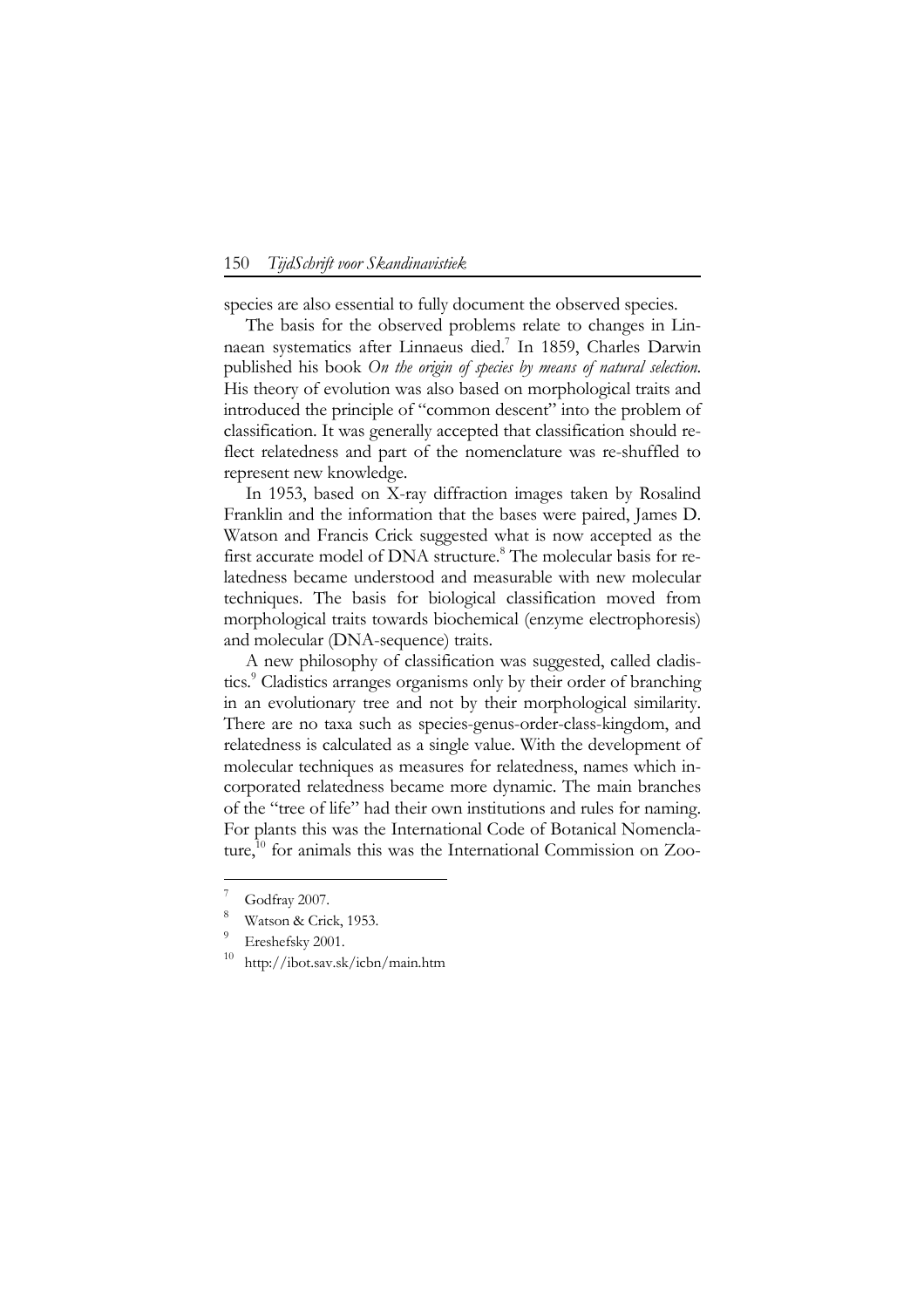logical Nomenclature<sup>11</sup> and for bacteria this was the International Committee on Systematics of Prokaryotes.<sup>12</sup> Linnaean systematics was no option for virus classification.<sup>13</sup> Viruses are organized in seven groups based on DNA or RNA viruses, single stranded or double stranded molecules and the mode of replication.

As an ornithologist, I had to learn about avian influenza virus, which is classified by subtype on the basis of the two main surface glycoproteins hemagglutinin (HA) and neuroaminidase (NA). HA has 16 varieties and NA 9, resulting in 144 potential combinations, of which most are found.<sup>14</sup> The subtypes are further divided into strains, which differ in species selectivity and pathogenesis. New strains develop constantly through mutation and old strains often go extinct. New systems for naming have been proposed and would mean the end of Linnaean systematics.<sup>15</sup> BIOCODE was drafted in 1997 as a synthesis of existing codes but passed the implementation date of 1 January 2000 without general acceptance. PHYLOCODE.<sup>16</sup>started in 2000 and is a phylogenetic nomenclature. It requires phylogenetic definitions for every name and does not contain mandatory ranks. The oldest species name should be preserved and unique names should be given. Implementation is tentatively scheduled for 2010, though general acceptance is still lacking.

In my opinion, a modern system of classification like the PHY-LOCODE is the only proper way to proceed for a classification based on relatedness. However, this type of classification has never

-

<sup>11</sup> http://www.iczn.org/

<sup>12</sup>  $\frac{12}{13}$  http://www.the-icsp.org/

<sup>13</sup> http://www.virustaxonomyonline.com

<sup>14</sup> Munster 2006.

<sup>15</sup> Ereshefsky 2001.

<sup>16</sup> http://www.phylocode.org